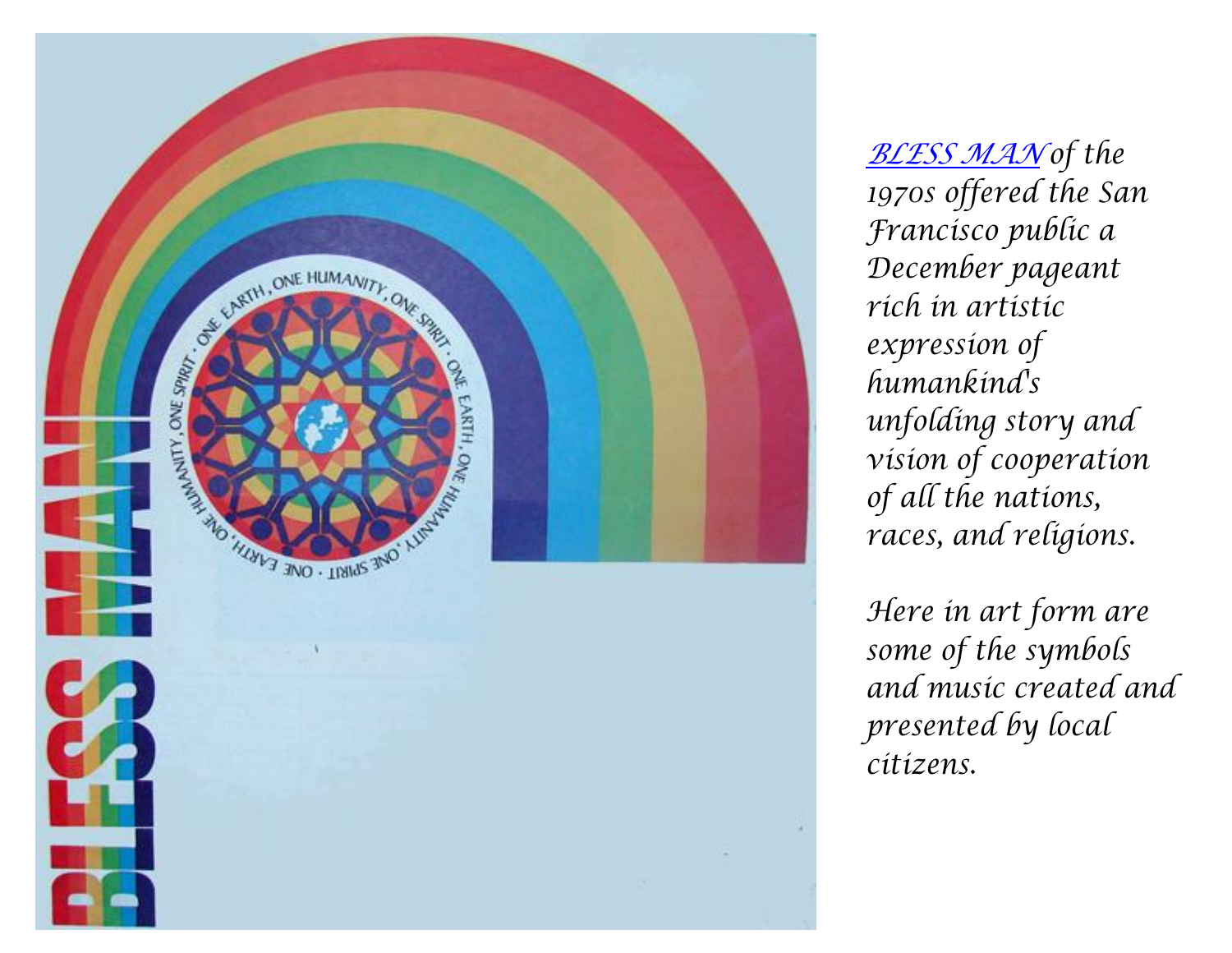## *Some music of BLESS MAN*

## *[WE ARE THE CHILDREN OF THE RAINBOW](http://traubman.igc.org/blessmanrainbow.mp3) [\(click to play\)](http://traubman.igc.org/blessmanrainbow.mp3)*

*We are the children of the rainbow, the rainbow, the rainbow. We are the children of the rainbow, born of the brotherhood of man.*

*We are the children of the new age, the new age, the new age. We are the children of the new age. We walk hand in hand.*

*Reach out and create a rainbow. Share the love you have to give. Then hear the song of the children. Let it live, let it live, let it live.*

*Come everyone and walk the rainbow, the rainbow, the rainbow. Come everyone and walk the rainbow, so there will never be a war.*

*Come be as one and walk the rainbow, the rainbow, the rainbow. Come be as one and walk the rainbow, so love can open every door.*

*Sing out that we are all one now, from the earth to the sky. Who shares the light of the rainbow? You and I! You and I! You and I!*

*Come everyone and walk the rainbow, the rainbow, the rainbow. Come everyone and walk the rainbow, so there will never be a war. So there will never be a war. Sing Bless Man for evermore!*

*Bless Man!*



## *[MANKIND ARISE](http://traubman.igc.org/blessmanarise.mp3)*

*[\(click to play\)](http://traubman.igc.org/blessmanarise.mp3)*

*Mankind arise, march to the new. Time has decreed another age, an age when we are one. Open to see the rising sun, to love the beauty of our earth, to feel the longing of our souls, to join together once again.*

*Mankind arise, bring forth the hope. Sing out our hymn of praise to God, to bless man one and all. Answer your call to destiny, for now and for eternity. Mankind arise, mankind arise, for we are one!*